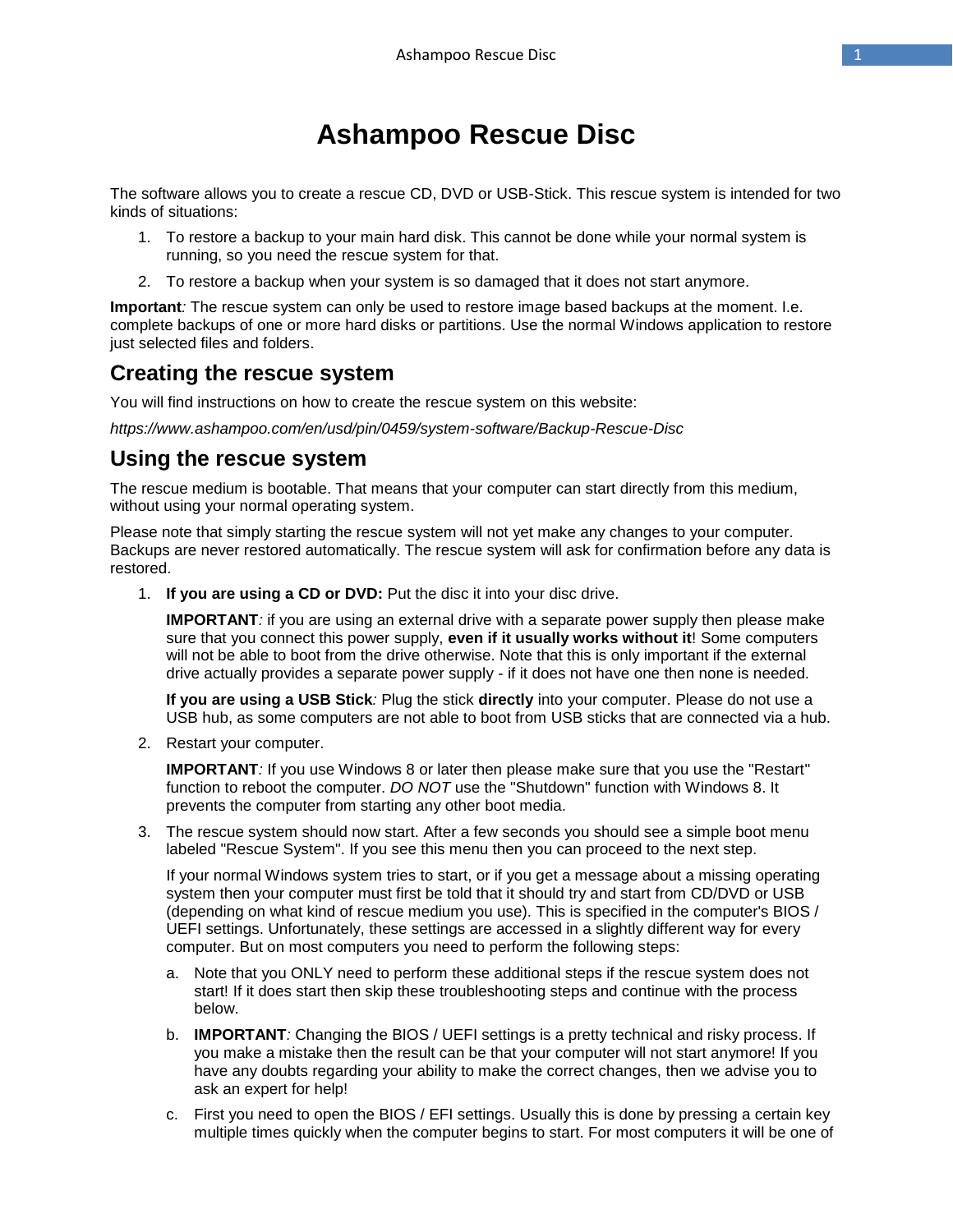the following keys: F2, F1, DEL, ESC, F10. You can try pressing one of these quickly and multiple times directly after restarting your computer. If it does not bring up the settings, then restart the computer and try the next key.

- d. Once you are in the settings you need to navigate to the screen that contains the boot settings. There should be instructions shown on how to navigate to the different screens (for example, with the cursor keys, TAB, F-keys or similar).
- e. Next you need to look for a setting that indicates the "Boot order" or "Startup order" or similar. This will be a list that defines in which order the computer tries to boot from the connected storage devices. You need to change this order so that the drive with the rescue system (either CD/DVD or USB, depending on what medium you are using) is tried first. USB sticks are sometimes called "USB HDD", CD drives sometimes have the word "Optical" in their name.

**IMPORTANT***:* Please be careful when changing this. Please do not remove entries from this list. Only change the order.

- f. Once you have made these changes you need to save the settings and restart the computer. Look for instructions on the screen on how this is done. There is usually a menu entry called "Exit" or "Quit" that will show options for saving and exiting the settings.
- g. If the settings are correct then the rescue system should start and the start menu should be displayed (as described above).
- 4. The start menu of the rescue system is only shown for a few seconds. It allows you to select how the rescue system should be started: in normal mode or in "Safe Mode". When you start the rescue system for the first time and do not encounter any problems (see below) then you should choose normal mode. If you do not make a selection within a few seconds then the rescue system will automatically start in normal mode.
- 5. The rescue system will now load. **Note that this can take up to 15 minutes - please be patient**. If the rescue system does not load properly or you see long graphical distortion then you should restart the computer and choose one of the "Safe Mode" option from the rescue system start menu. In safe mode the rescue system may be a little bit slower because it uses fewer hardware drivers, but it works the same otherwise.
- 6. When the rescue system has loaded it will show a language selection screen. Please select your preferred language there.
- 7. If your computer has a wireless network adapter then the rescue system will ask for the settings to access your local network. You can usually skip this step, unless you need internet or network access to restore your backup. For example, you need this when your backup is stored in the cloud.
- 8. Next it asks for your general location in the world. This is needed so that time information can be displayed in the correct time zone.
- 9. On the next screen you are asked to select the type of keyboard you use. On the left side you can select the keyboard language (usually the same as your own language) and on the right side you can select the type of keyboard. If you do not know what to select on the right side then you can usually simply leave the default selection.
- 10. The general configuration process is now done and the rescue system will complete the startup process. This can again take several minutes to complete.
- 11. The rescue system will automatically start the restore application. This is almost identical to the restore functionality in the normal backup software on Windows.

The next steps describe how to restore the backup inside the restore application.

- Select the storage type
	- Here you select the type of the data storage where your backup is stored.
- Select backup drive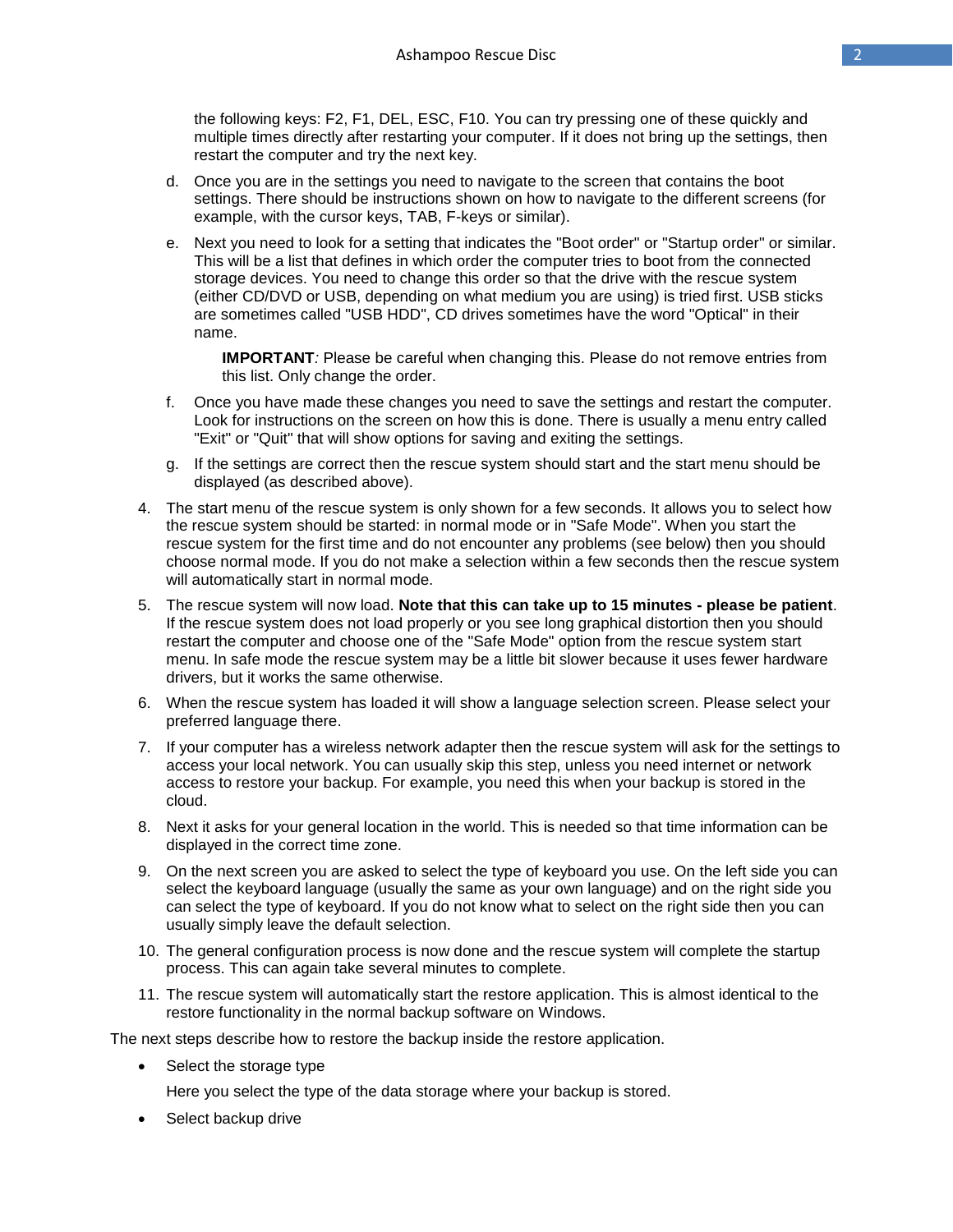If you selected the option to restore a backup from a local drive or network drive then the next step is to select which drive your backup data is stored on.

**IMPORTANT:** At the bottom of the page you can also select the name of the container folder on the selected drive that contains your backups. If the backup data is stored in another folder than the one shown here then you need to enter the correct folder. Otherwise your backup will not be found.

Authorize access

If you selected a cloud storage provider or a network drive as your backup storage then you need to authorize the backup software to access the storage. In many cases you will simply be asked to enter the login name and password for the storage provider. But in some cases an 'Authorize' button is shown instead. The 'Authorize' button will send you to your storage provider's website, where you will be asked to confirm that the backup software gets access.

Select backup

On this screen the software shows you a list with all the backups that were found on the selected data storage (in the selected container folder). Here you simply have to select which one you would like to restore.

If the backup you are looking for is not shown here then the software is most likely looking in the wrong folder on the selected backup drive. In that case you should click "Back" until you arrive back at the drive selection screen. Here you can also select the container folder in which the software searches for backups.

Enter encryption password

If the backup is protected by a password then you will have to enter that next. This is the password that you selected when you created the backup plan for this backup. If the backup is not password protected then this step will automatically be skipped.

- The following steps depend on what kind of backup you have selected.
	- $\circ$  If you have selected a file-based backup then please follow these steps:
		- 1. Select which files and folders should be restored.

Place a check mark next to the files and folders you would like to restore. Placing a check mark next to a folder will select the folder and all of its contents.

Double click on a folder to open it and browse through its contents.

If you see a smaller check mark next to a folder then it means that only some of its contents have been selected.

You can check or uncheck multiple entries at once by selecting multiple entries in the list and then clicking on the check box of one of them.

You can also go back in time and access older versions of backed up files. To do this simply select the corresponding date and the program will display the state of the backup as it was at the end of that day. How far you can go back depends mainly on the setting of the backup plan that specifies how long old versions of the files are kept.

2. Select the directory where the restored files and folders should be stored.

To prevent dangerous automatic overwriting of system files, you can only restore into an empty directory.

3. The next screen allows you to select how the access permissions of the restored files and folders will be set. The options are to either use the default permissions (recommended) or to restore the original permissions that the files and folders had when the backup was made. The latter option is intended only for experts and normal users should usually leave the box "Use default access permissions" checked.